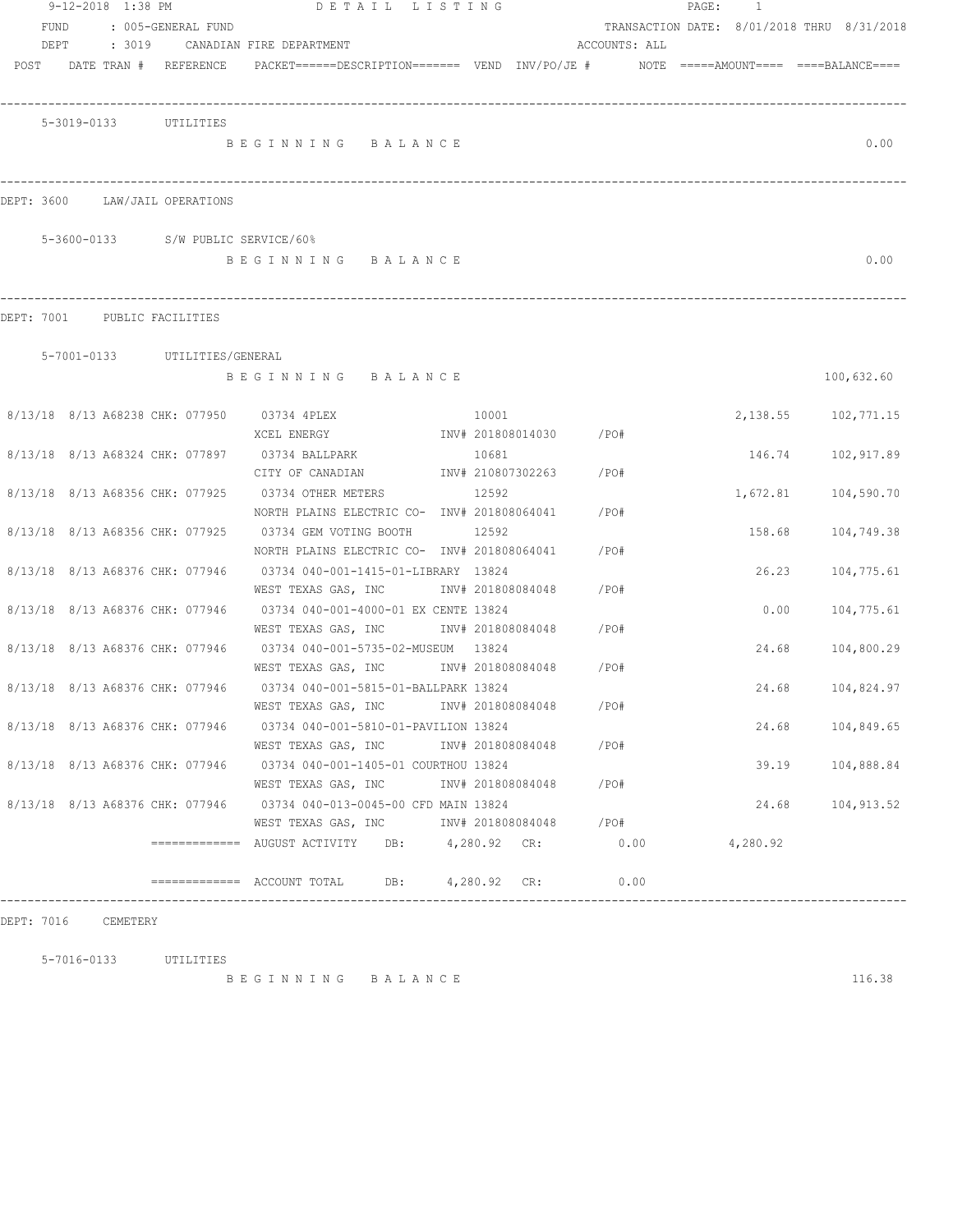| 9-12-2018 1:38 PM             |  |  |                             | DETAIL LISTING                                                                                                            |                                                      |               | PAGE: 2 |                                            |
|-------------------------------|--|--|-----------------------------|---------------------------------------------------------------------------------------------------------------------------|------------------------------------------------------|---------------|---------|--------------------------------------------|
| FUND<br>: 005-GENERAL FUND    |  |  |                             |                                                                                                                           | TRANSACTION DATE: 8/01/2018 THRU 8/31/2018           |               |         |                                            |
|                               |  |  | DEPT : 7016 CEMETERY        |                                                                                                                           |                                                      | ACCOUNTS: ALL |         |                                            |
|                               |  |  | POST DATE TRAN # REFERENCE  |                                                                                                                           |                                                      |               |         | $NOTE$ ===== $AMOUNT$ ==== ====BALANCE==== |
| *-*-*-*-*-*-*-*-*-*-*-*-*-*-  |  |  |                             | 000 ERRORS IN THIS REPORT! $*-*-*-*-*-*-*-*-*-*-*-*-*-*-**$                                                               |                                                      |               |         |                                            |
|                               |  |  |                             |                                                                                                                           | ** REPORT TOTALS ** --- DEBITS --- -- CREDITS ---    |               |         |                                            |
|                               |  |  |                             |                                                                                                                           |                                                      |               |         |                                            |
|                               |  |  |                             | BEGINNING BALANCES:<br>REPORTED ACTIVITY:                                                                                 | 100,748.98<br>4,280.92                               | 0.00<br>0.00  |         |                                            |
|                               |  |  |                             |                                                                                                                           |                                                      | 0.00          |         |                                            |
|                               |  |  |                             | ENDING BALANCES:<br>TOTAL FUND ENDING BALANCE: 105,029.90                                                                 | 105,029.90                                           |               |         |                                            |
| FUND: 010-AIRPORT             |  |  |                             |                                                                                                                           |                                                      |               |         |                                            |
| DEPT: 7010 AIRPORT            |  |  |                             |                                                                                                                           |                                                      |               |         |                                            |
|                               |  |  | 5-7010-0133 UTILITIES       |                                                                                                                           |                                                      |               |         |                                            |
|                               |  |  |                             | BEGINNING BALANCE                                                                                                         |                                                      |               |         | 8,654.77                                   |
|                               |  |  |                             | 8/13/18 8/13 A68232 CHK: 001380 03735 NORTH PLAINS ELECTRIC CO 12592<br>NORTH PLAINS ELECTRIC CO- INV# 201808064042 / PO# |                                                      |               |         | 551.13 9,205.90                            |
|                               |  |  |                             | ============= AUGUST ACTIVITY DB: 551.13 CR:                                                                              |                                                      | 0.00          | 551.13  |                                            |
|                               |  |  |                             | ------------- ACCOUNT TOTAL DB: 551.13 CR:                                                                                |                                                      | 0.00          |         |                                            |
|                               |  |  |                             | 000 ERRORS IN THIS REPORT! *-*-*-*-*-*-*-*-*-*-*-*-*-*-                                                                   |                                                      |               |         |                                            |
|                               |  |  |                             |                                                                                                                           | ** REPORT TOTALS ** --- DEBITS --- -- -- CREDITS --- |               |         |                                            |
|                               |  |  |                             | BEGINNING BALANCES:                                                                                                       | 8,654.77                                             | 0.00          |         |                                            |
|                               |  |  |                             | REPORTED ACTIVITY:                                                                                                        | 551.13                                               | 0.00          |         |                                            |
|                               |  |  |                             | ENDING BALANCES:                                                                                                          | 9,205.90                                             | 0.00          |         |                                            |
|                               |  |  |                             | TOTAL FUND ENDING BALANCE:                                                                                                | 9,205.90                                             |               |         |                                            |
| FUND: 011-ROAD & BRIDGE PCT 1 |  |  |                             |                                                                                                                           |                                                      |               |         |                                            |
| DEPT: 4011 ROAD & BRIDGE 1    |  |  |                             |                                                                                                                           |                                                      |               |         |                                            |
|                               |  |  | 5-4011-0133 UTILITIES/PCT 1 |                                                                                                                           |                                                      |               |         |                                            |
|                               |  |  |                             | BEGINNING BALANCE                                                                                                         |                                                      |               |         | 2,211.37                                   |
|                               |  |  |                             | 8/01/18 8/01 A68215 CHK: 077874 03736 PCT 1 INTERNET 14790                                                                |                                                      |               |         | 63.58 2,274.95                             |
|                               |  |  |                             |                                                                                                                           |                                                      |               |         |                                            |
|                               |  |  |                             | 8/13/18 8/13 A68356 CHK: 077925 03734 PCT 1                                                                               | 12592                                                |               | 116.18  | 2,391.13                                   |
|                               |  |  |                             | NORTH PLAINS ELECTRIC CO- INV# 201808064041 / PO#                                                                         |                                                      |               |         |                                            |
|                               |  |  |                             | 8/13/18 8/13 A68376 CHK: 077946 03734 040-001-3995-01-PCT 1 BA 13824                                                      |                                                      |               | 24.68   | 2,415.81                                   |
|                               |  |  |                             | WEST TEXAS GAS, INC        INV# 201808084048      /PO#                                                                    |                                                      |               |         |                                            |
|                               |  |  |                             | $\overline{\phantom{X}}$ ============ AUGUST ACTIVITY DB: 204.44 CR:                                                      |                                                      | 0.00          | 204.44  |                                            |
|                               |  |  |                             | $\overline{\phantom{1}}$ ============= ACCOUNT TOTAL DB: 204.44 CR:                                                       |                                                      | 0.00          |         |                                            |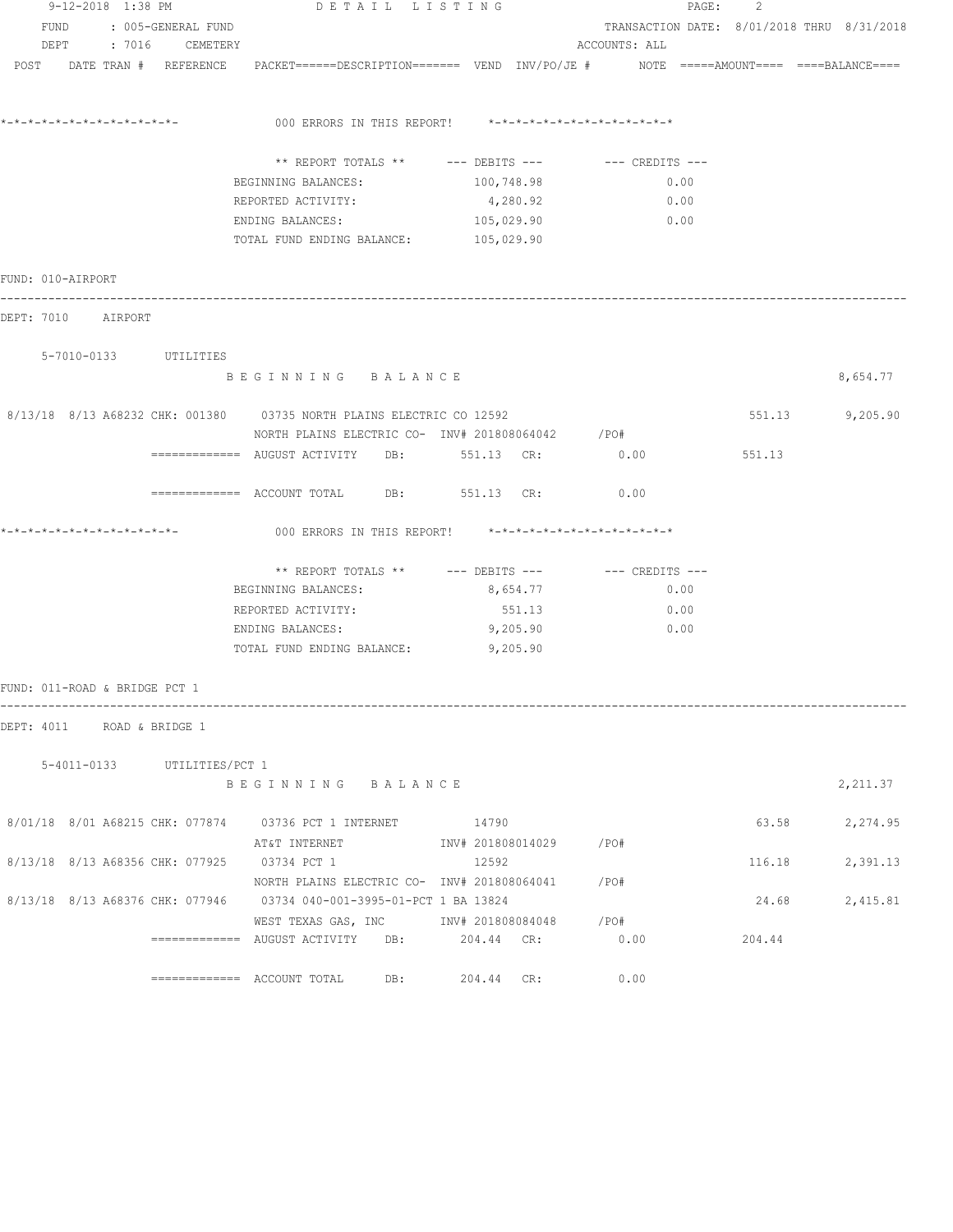| 9-12-2018 1:38 PM             |                                | DETAIL LISTING                                                                                                  |                                                         | PAGE: 3                                              |        |                 |
|-------------------------------|--------------------------------|-----------------------------------------------------------------------------------------------------------------|---------------------------------------------------------|------------------------------------------------------|--------|-----------------|
|                               | FUND : 011-ROAD & BRIDGE PCT 1 |                                                                                                                 |                                                         | TRANSACTION DATE: 8/01/2018 THRU 8/31/2018           |        |                 |
|                               | DEPT : 4011 ROAD & BRIDGE 1    |                                                                                                                 |                                                         | ACCOUNTS: ALL                                        |        |                 |
|                               |                                | POST DATE TRAN # REFERENCE PACKET======DESCRIPTION======= VEND INV/PO/JE # NOTE =====AMOUNT==== ====BALANCE==== |                                                         |                                                      |        |                 |
|                               |                                |                                                                                                                 | 000 ERRORS IN THIS REPORT! *-*-*-*-*-*-*-*-*-*-*-*-*-*- |                                                      |        |                 |
|                               |                                |                                                                                                                 |                                                         |                                                      |        |                 |
|                               |                                |                                                                                                                 |                                                         | ** REPORT TOTALS ** --- DEBITS --- -- -- CREDITS --- |        |                 |
|                               |                                | BEGINNING BALANCES:                                                                                             | 2,211.37                                                | 0.00                                                 |        |                 |
|                               |                                | REPORTED ACTIVITY:                                                                                              | 204.44                                                  | 0.00                                                 |        |                 |
|                               |                                | ENDING BALANCES:                                                                                                | 2,415.81                                                | 0.00                                                 |        |                 |
|                               |                                | TOTAL FUND ENDING BALANCE: 2,415.81                                                                             |                                                         |                                                      |        |                 |
| FUND: 012-ROAD & BRIDGE PCT 2 |                                |                                                                                                                 |                                                         |                                                      |        |                 |
| DEPT: 4012 ROAD & BRIDGE 2    |                                |                                                                                                                 |                                                         |                                                      |        |                 |
|                               | 5-4012-0133 UTILITIES/PCT 2    |                                                                                                                 |                                                         |                                                      |        |                 |
|                               |                                | BEGINNING BALANCE                                                                                               |                                                         |                                                      |        | 1,358.05        |
|                               |                                | 8/13/18 8/13 A68356 CHK: 077925 03734 PCT 2<br>NORTH PLAINS ELECTRIC CO- INV# 201808064041 /PO#                 | 12592                                                   |                                                      |        | 83.36 1,441.41  |
|                               |                                | ============ AUGUST ACTIVITY DB: 83.36 CR: 0.00                                                                 |                                                         |                                                      | 83.36  |                 |
|                               |                                | ============ ACCOUNT TOTAL DB: 83.36 CR: 0.00                                                                   |                                                         |                                                      |        |                 |
|                               |                                |                                                                                                                 | 000 ERRORS IN THIS REPORT! *-*-*-*-*-*-*-*-*-*-*-*-*-*- |                                                      |        |                 |
|                               |                                |                                                                                                                 |                                                         | ** REPORT TOTALS ** --- DEBITS --- -- -- CREDITS --- |        |                 |
|                               |                                | BEGINNING BALANCES:                                                                                             | 1,358.05                                                | 0.00                                                 |        |                 |
|                               |                                | REPORTED ACTIVITY:                                                                                              | 83.36                                                   | 0.00                                                 |        |                 |
|                               |                                | ENDING BALANCES:                                                                                                | 1,441.41                                                | 0.00                                                 |        |                 |
|                               |                                | TOTAL FUND ENDING BALANCE: 1,441.41                                                                             |                                                         |                                                      |        |                 |
| FUND: 013-ROAD & BRIDGE PCT 3 |                                |                                                                                                                 |                                                         |                                                      |        |                 |
| DEPT: 4013 ROAD & BRIDGE 3    |                                |                                                                                                                 |                                                         |                                                      |        |                 |
|                               | 5-4013-0133 UTILITIES/PCT 3    |                                                                                                                 |                                                         |                                                      |        |                 |
|                               |                                | BEGINNING BALANCE                                                                                               |                                                         |                                                      |        | 1,995.16        |
|                               |                                | 8/13/18 8/13 A68356 CHK: 077925 03734 PCT 3                                                                     | 12592                                                   |                                                      |        | 129.63 2,124.79 |
|                               |                                |                                                                                                                 | NORTH PLAINS ELECTRIC CO- INV# 201808064041 / PO#       |                                                      |        |                 |
|                               |                                | ============= AUGUST ACTIVITY DB: 129.63 CR:                                                                    |                                                         | 0.00                                                 | 129.63 |                 |
|                               |                                |                                                                                                                 | 129.63 CR:                                              | 0.00                                                 |        |                 |